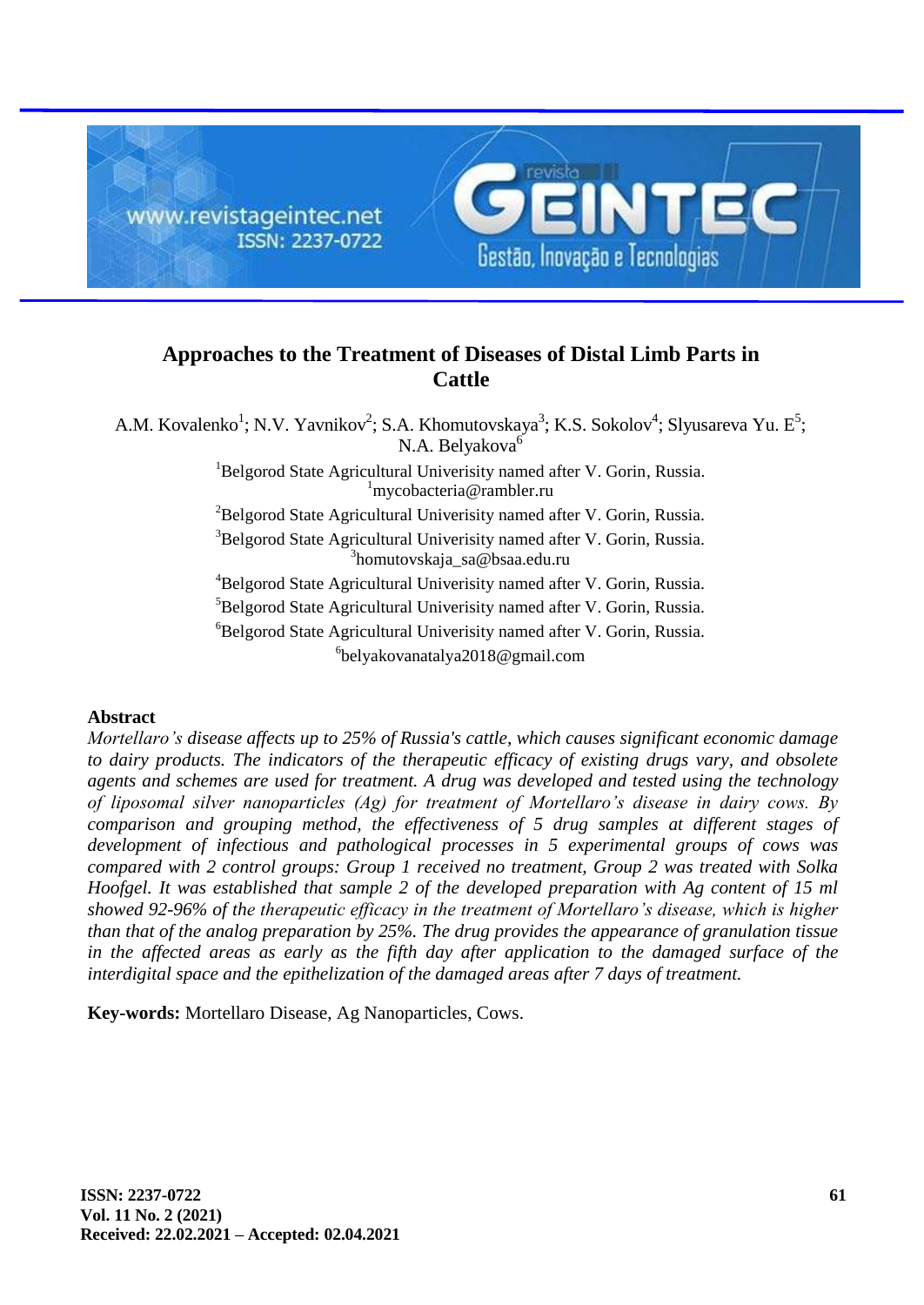#### **1. Actuality of the Topic**

Mortellaro's disease is widespread in many countries of Europe and Russia. This disease, not being contagious, nevertheless can affect up to 70% of the herd (Cheli R. e., Mortellaro C., 1974). The economic damage caused by infectious diseases of the distal limbs only in the world's dairy cattle industry is estimated at hundreds of millions of dollars per year (Losinger W., 2006). Damage to other ungulates is difficult to assess due to lack of data.

Researchers around the world do not abandon the attempts to invent a highly effective agent for the prevention and treatment of Mortellaro's disease (Hernandez J. et al., 1999; Koziy, 2005; Holzhauer M. et al., 2008; Toholj B. et al., 2012). At the moment, there is no unequivocal opinion on the existence of a universally recognized tool and scheme for the prevention and treatment of this disease, as the data on the effectiveness of existing drugs vary (Solka, Hoof Skin). However, most foreign drugs are not available for domestic dairy producers because of their high price.

Thus, the necessity emerged to develop a domestic therapeutic and prophylactic drug which can be used to combat diseases of the distal limb parts of cattle.

At the same time, with the development of nanotechnology and the use of nanomaterials, a large number of publications appear that describe the high efficiency of metals in the nanocrystalline state (Jose Ruben Morones et al., 2005). In the present study stabilized silver nanoparticles were used to prepare an antiseptic and wound healing drug that would possess a high therapeutic effect in treating cows suffering from Mortellaro's disease.

The work is aimed at the development and testing of a new effective therapeutic and prophylactic drug based on liposome silver nanoparticles (Ag) in the treatment of cows with Mortellaro's disease.

#### **2. The Aim of the Work**

The development and testing of a therapeutic and prophylactic drug to fight the development of Mortellaro's disease in cattle. For this, the following necessary tasks were performed:

- To develop and test a drug for the treatment of cows afflicted with Mortellaro's disease;
- To experimentally study the effectiveness of the developed drug series for treating cows with Mortellaro's disease using the method of comparison and grouping.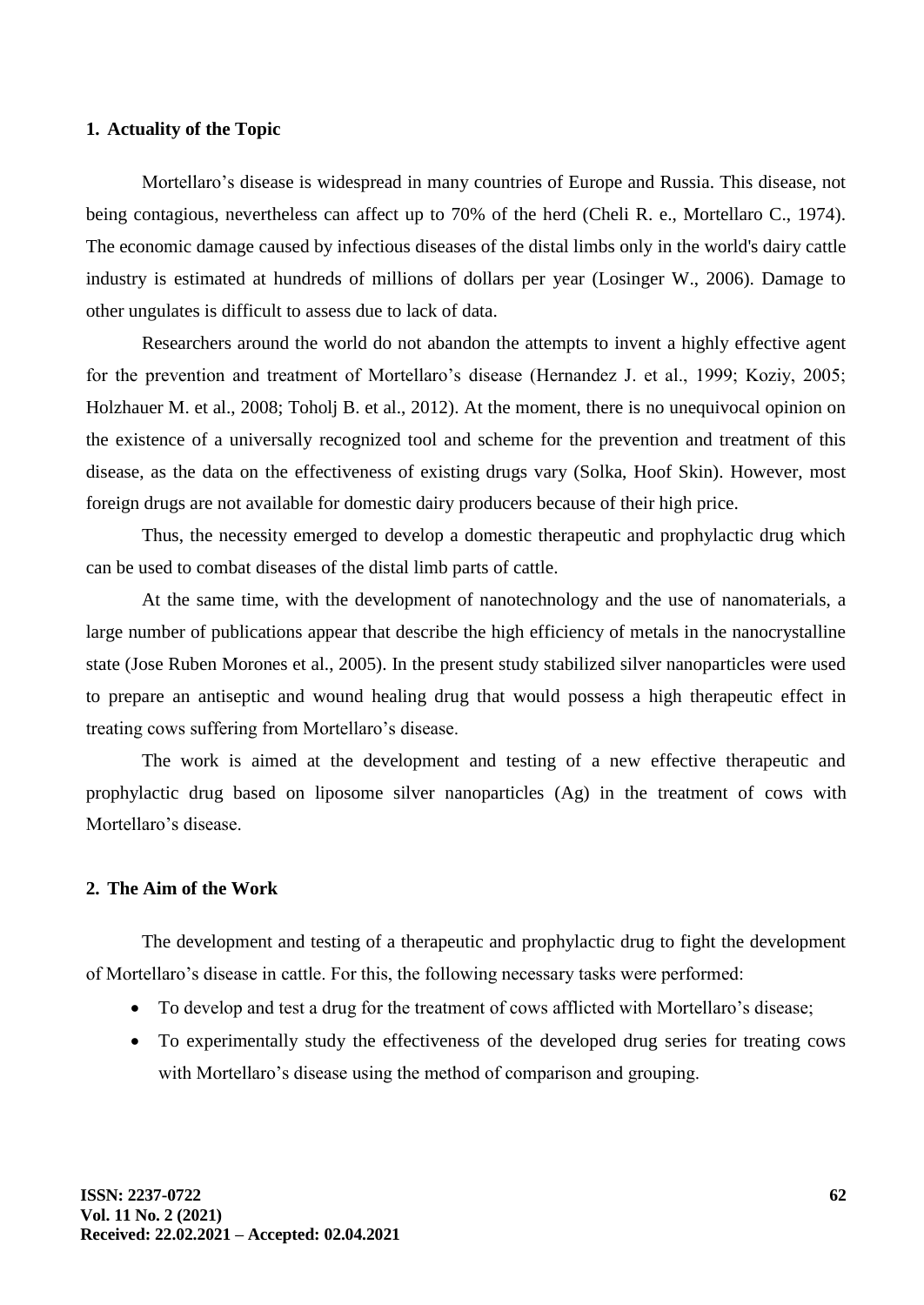#### **3. Materials and Methods**

The work was performed on the basis of the Department of Infectious and Invasive Pathology, Laboratory of Infectious and Invasive Pathologies, Development and Approbation of Veterinary Preparations at Belgorod State Agricultural University named after V. Gorin and at LLC 'M9' (Samara).

Scientific and industrial experiments were carried out on the basis of the dairy cattle farm LLC 'Zelenaya Dolina' of the Yakovlevsky District of the Belgorod Region.

The study of the peculiarities of the clinical manifestation of the Mortellaro's disease was carried out directly in the conditions of dairy farming. Identification of the causative agent (Treponema sp.) was carried out by bacteriological and microscopic methods. Clinical evaluation of lesions intensity was carried out according to the classification proposed by Döpfer D. et al. (1997). This classification describes the degree of disease manifestation.

M1 – small-sized changes with a red or white-red surface, exudation is possible. The epithelium is either preserved or damaged;

M2 – 'classic ulceration', red or white-red lesions with a diameter of more than 1 cm. On the surface, granulation or proliferative tissue is present (in large quantities or filamentary).

M3 – healing lesions with a black scaboid surface.

M4 – skin changes that raise suspicion of the disease, as well as a proliferative form (D. Döpfer et al. [1997]).

To prepare 5 test samples of the drug, nanoscale silver particles were prepared, obtained by chemical reduction of silver nitrate in a liquid solvent by sol-gel method with transfer of the obtained nanoparticles to the liposome fraction. Samples of the drug were prepared on a gel basis with nanosized liposomal silver particles distributed in its volume; the structure of the particles was specially modified to ensure high efficiency on skin and keratinized tissues. Special molecular coating on the surface of nanoparticles allows them to gain a foothold in the deep layers of the skin and cornified layer, subcutaneous tissue, thereby ensuring a strong and lasting effect on the conditionally pathogenic and pathogenic microflora in short exposure.

The main difference between the developed product and existing analogues is the presence of metal in the crystalline form. These very small crystals very effectively penetrate deep layers of the skin and subcutaneous tissue exactly where the inflammation site is located and effectively influence the pathogen, inactivating it.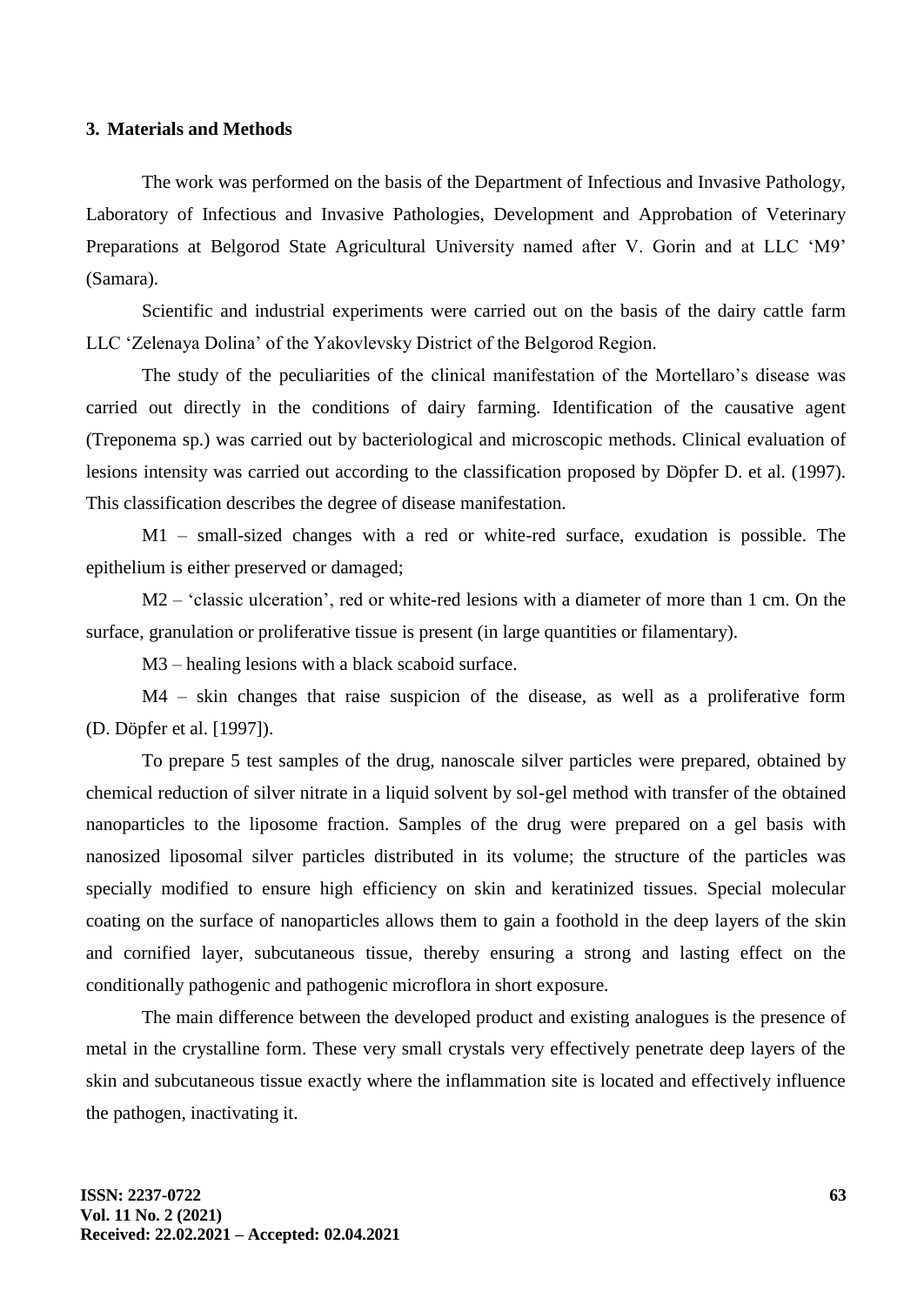The average size of silver nanoparticles is 16 nm  $\pm$  5 (transmission electron microscopy) (Fig. 1).



Fig.1 - Silver Nano Particles Sized 16 nm ± 5 (Transmission Electron Microscopy), Obtained in Laboratory of Infectious and Invasive Pathologies and Approbation at BSAU named after V. Gorin

Samples of the drug to compare the therapeutic efficacy of different volumes of silver nanoparticles were prepared by the following calculation:

- Sample 1: 995.0 mlgel  $+$  5.0 mlsilver;
- Sample 2: 985.0 mlgel  $+ 15.0$  mlsilver;
- Sample 3: 975.0 mlgel  $+ 25.0$  mlsilver;
- Sample 4: 970.0 mlgel  $+$  30.0 mlsilver;
- Sample 5: 960.0 mlgel + 40.0 mlsilver.

The object of study was Holstein Friesian cows of European selection of the first and second lactation periods with different stages of the disease of the distal limbs (Mortellaro's disease), 170 cows in total, of which 7 groups were formed:

Control Group 1 ( $n = 10$ ), no treatment received;

Control Group 2 ( $n = 10$ ), hoof gel 'Solkahoofgel' used;

Test Group 1 ( $n = 30$ ), 'Sample 1' of the preparation used;

Test Group 2 ( $n = 30$ ), 'Sample 2' of the preparation used;

Test Group 3 ( $n = 30$ ), 'Sample 3' of the preparation used;

Test Group 4 ( $n = 30$ ), 'Sample 4' of the preparation used;

Test Group 5 ( $n = 30$ ), 'Sample 5' of the preparation used;

In Control Group 2, after trimming the hoofs for the treatment of Mortellaro's disease, SolkaHoofgel was used (KantersSpecialProducts B.V., the Netherlands). In the animals of the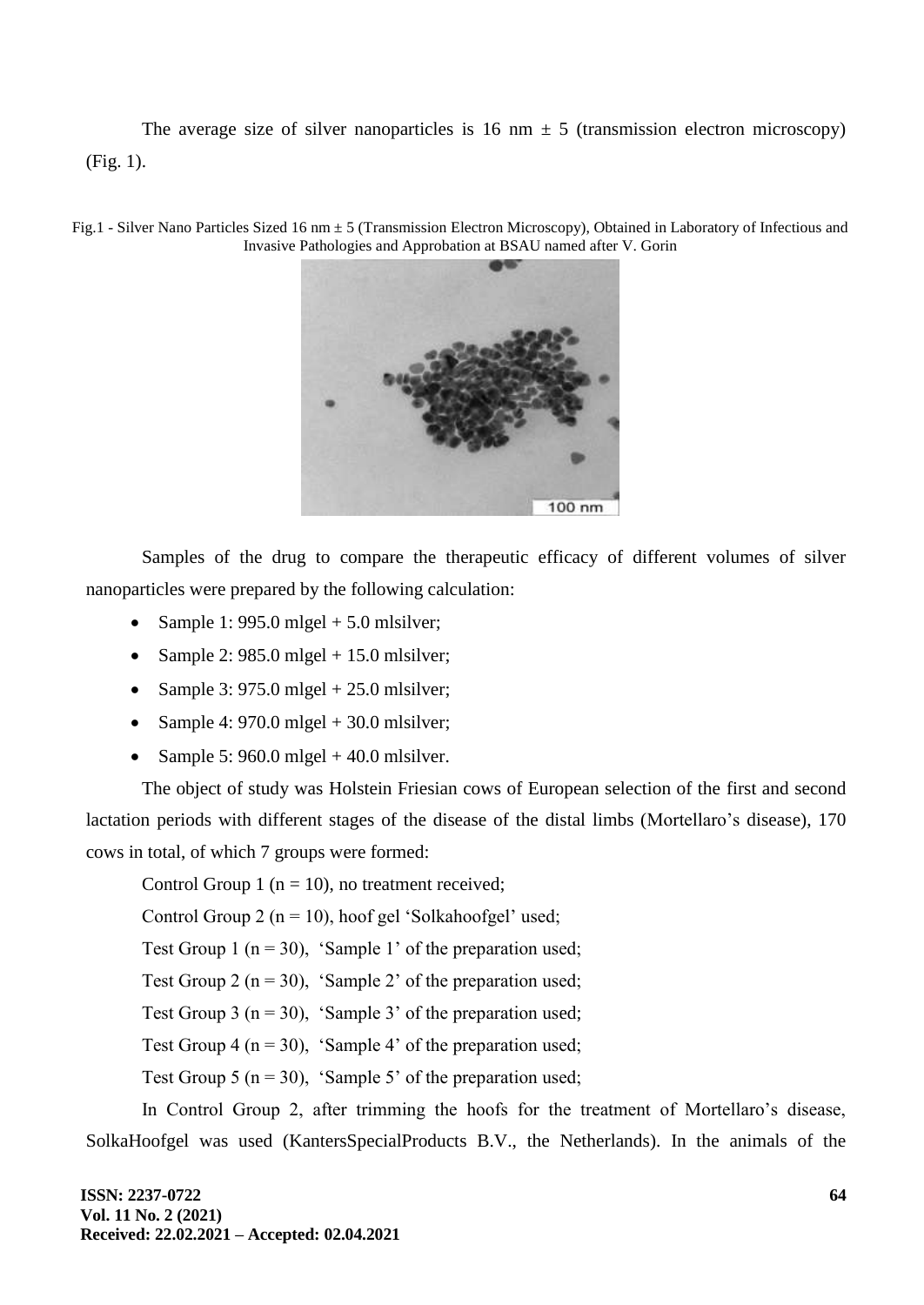experimental groups (3, 4, 5, 6, 7) of dairy cows with lesions of the interdigital space due to Mortellaro's disease after trimming and preliminary treatment of hoofs (mechanical cleaning, washing with running water, drying) the drug samples were applied to the affected surface of the wound with a brush, then covered with gauze bandage, closing the wound with parchment paper before applying the gauze.

After 3, 5, 7 days, the examination of the affected area was performed and the therapeutic efficacy of the drug samples was evaluated according to the degree of healing.

## **4. Research Results**

As a result of the drug tests, changes in the condition of the limbs of 7 groups of cows affected by Mortellaro's disease were studied. The condition of curability and clinical signs were analysed in experimental animals before treatment and then 3, 5, 7 days after the start and the end of treatment.

In the animals of Control Group 1 during the study period the condition of the affected surface of the interdigital space did not change in 3 cows. The affected area increased from 3 mm or more to 6 mm and 8 mm. In 6 cows, the pathological changes increased, which was evident in the visual examination of the limbs (the diameter of the lesions was increased), and the intensity of the lesions caused pain in the animals of the given group and the appearance of edema, that is, the transition to a more acute stage of the pathological process of digital dermatitis (Table 1).

|                                  |                | Tuble 1 D jumines of the Futhologiear Flocess in Control Gloup 1<br>The degree of distal limb impact by Döpfer<br>D., $(1994)$ prior to the experiment / 7 days<br>later, n heads |                |     | Infected animals in the group, n<br>heads |          |               |    |                               |                 |         |
|----------------------------------|----------------|-----------------------------------------------------------------------------------------------------------------------------------------------------------------------------------|----------------|-----|-------------------------------------------|----------|---------------|----|-------------------------------|-----------------|---------|
|                                  | M1             |                                                                                                                                                                                   | M <sub>2</sub> |     | $\mathbf{M}3$                             |          | $\mathbf{M}4$ |    | prior to<br>the<br>experiment | 7 days<br>later | $\pm$   |
| Number of<br>animals, n          | $\overline{4}$ | 3                                                                                                                                                                                 | 3              | 5   | $\mathcal{D}_{\mathcal{L}}$               | $\Omega$ |               | 2  | 10                            | 10              | $\pm 0$ |
| Affected area<br>diameter,<br>mm | 48             | 39                                                                                                                                                                                | 123            | 208 | 50                                        | $\Omega$ | 23            | 52 | 244                           | 351             | $+107$  |

Table 1 - Dynamics of the Pathological Process in Control Group 1

Analyzing the data of Table 1, it should be noted that in the animals of Control Group 1 the pathological process was aggravated. Thus, at the beginning of the experiment, among 10 heads of cattle 4 animals had M1 lesion, and in 7 days their number decreased to 3, since the lesions in 1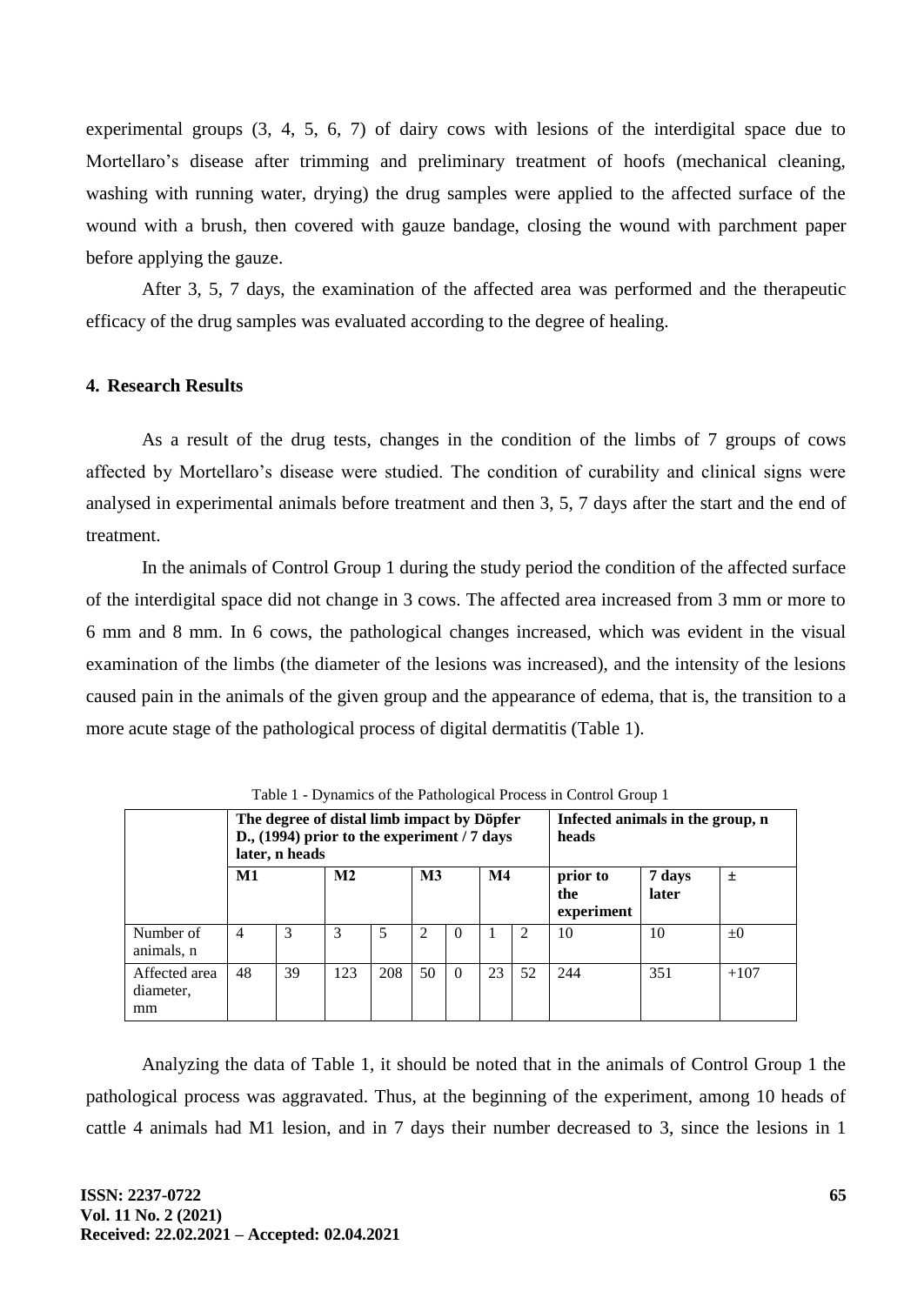animal on Day 7 were already classified as M2 stage. The number of animals with M2 lesion increased from 3 to 5 heads, and the number of animals with M4 lesion increased from 1 to 2 heads. The total diameter of lesions increased by 107 mm – a 143% increase compared to the beginning of the experiment. These data clearly demonstrate that without treatment, Mortellaro's disease is rapidly progressing.

Control Group 2 was treated with Solka Hoofgel (Table 2). It should be noted that in this group a significant therapeutic effect of the drug was observed.

|                               |          | I avic $\mathbb{Z}$ - Dynamics of the Fathological Flocess in Control Group $\mathbb{Z}$ |                                                                                             |    |    |                           |               |  |                               |                 |        |
|-------------------------------|----------|------------------------------------------------------------------------------------------|---------------------------------------------------------------------------------------------|----|----|---------------------------|---------------|--|-------------------------------|-----------------|--------|
|                               | later    |                                                                                          | The degree of distal limb impact by Döpfer<br>D., $(1994)$ prior to the experiment / 7 days |    |    | <b>Summary indicators</b> |               |  |                               |                 |        |
|                               | $\bf M1$ |                                                                                          | M <sub>2</sub>                                                                              |    | M3 |                           | $\mathbf{M}4$ |  | prior to<br>the<br>experiment | 7 days<br>later | 土      |
| Number of<br>animals, n       | 3        | 3                                                                                        | 5                                                                                           |    |    | 2                         |               |  | 10                            |                 | - 7    |
| Affected area<br>diameter, mm | 85       | 24                                                                                       | 258                                                                                         | 40 | 35 | 54                        | 31            |  | 409                           | 135             | $-274$ |

Table 2 - Dynamics of the Pathological Process in Control Group 2

In one cow, the healing process worsened at the 3rd examination in comparison with the 2nd. On the third day after the gel application, a scab formed on the affected area, which is a necessary condition and a sign of the healing process. Full-scale scab on the third day was formed in 2 animals, but after 7 days, when the scab peeled off, repeated signs of M1 and M2 stage damage were observed on the skin. In 2 animals, the scab was formed partially, that is, not covering the entire lesion area; this caused partial healing in 1 cow (M1 stage) and the persistence of the initial stage of the lesion until the end of the study (M4). In 2 animals no full-scale scab was formed on the 3rd day (by this time, the changes on the lesions surface can be characterized as necrosis and a mild degree of maceration, giving the surface a grey color). In this case, the scab formed a few days later and persisted until the third examination. In three animals with the initial stage of lesions (M1) the drug cured the disease completely. Based on quantitative data of the total diameter of lesions before and after the experiment, the therapeutic efficacy of the preparation 'SolkaHoofgel' was 67%.

In Test Group 1 of dairy cows to treat interdigital space lesions Sample 1 was used with the following content of silver nanoparticles: 5 ml/1 L (Table 3).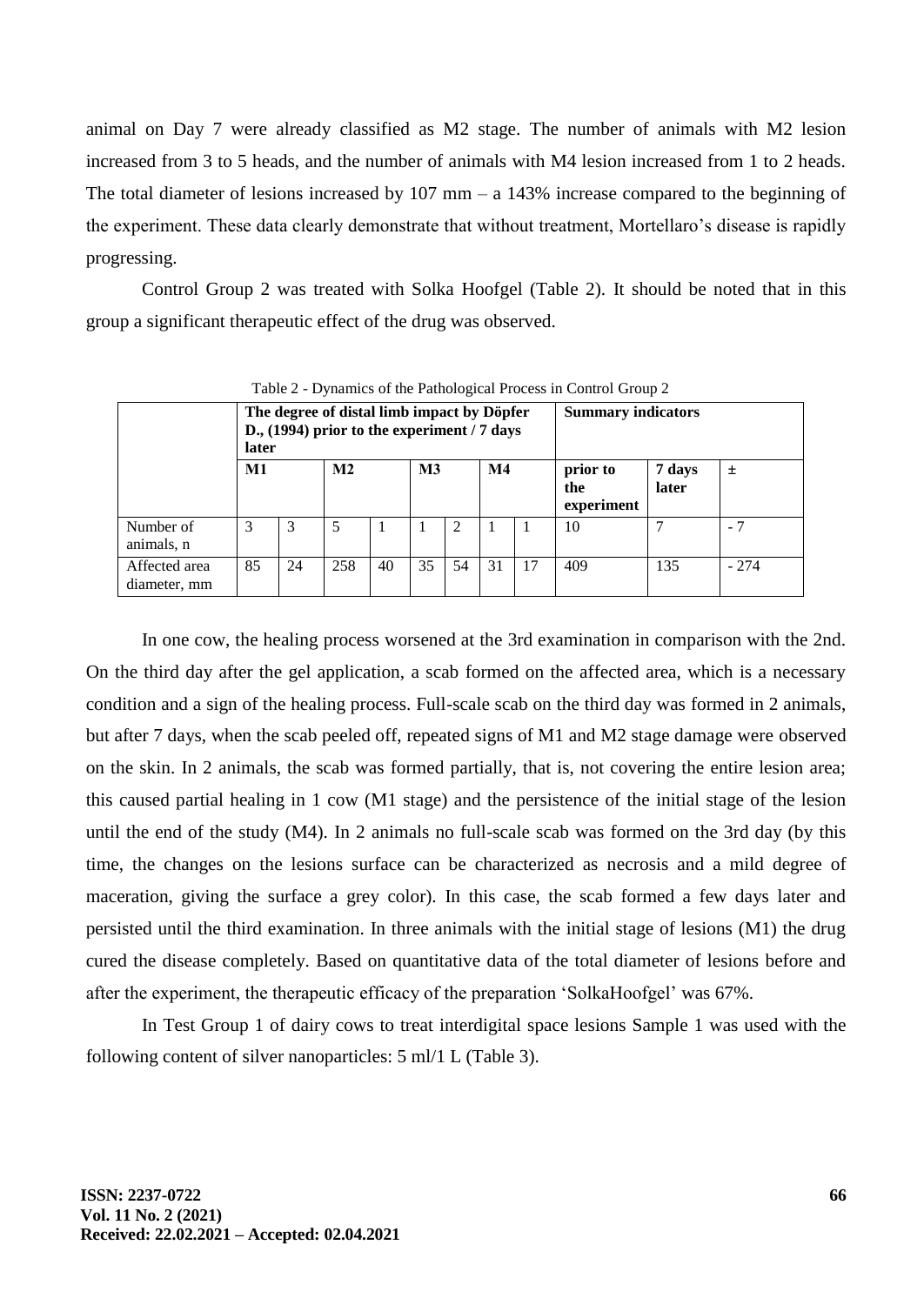|                               | The degree of distal limb impact by Döpfer D., (1994)<br>prior to the experiment / 7 days later |    |                | <b>Summary indicators</b> |                |    |               |    |                            |                 |        |
|-------------------------------|-------------------------------------------------------------------------------------------------|----|----------------|---------------------------|----------------|----|---------------|----|----------------------------|-----------------|--------|
|                               | M1                                                                                              |    | M <sub>2</sub> |                           | M <sub>3</sub> |    | $\mathbf{M}4$ |    | prior to the<br>experiment | 7 days<br>later | 土      |
| Number of<br>animals, n       | 6                                                                                               | 3  | 12             |                           |                | 2  |               |    | 30                         | −               | $-23$  |
| Affected area<br>diameter, mm | 93                                                                                              | 44 | 720            | 63                        | 158            | 42 | 136           | 35 | 1107                       | 184             | $-923$ |

Table 3 - Dynamics of the Pathological Process in Test Group 1

Analyzing the data of Table 3, it should be noted that the developed drug cured 23 animals completely; in 6 cows, the pathological changes entered less intensive stages: from M2 to M3 in 4 cows, from M4 to M3 in 2 cows, from M1 to M3 in 1 cow. Persistence of the initial stage of the lesion until the end of the study (M4) was observed in 1 cow. The therapeutic efficiency of the sample was 83%.

The use 'Lipometall' in Sample 2 provides higher indices of therapeutic effectiveness in comparison with Sample 1 (Table 4).

|                               | Table $4$ - Dynamics of the Pathological Process in Test Group $\angle$ |    |                                                                                                 |                           |     |                |    |          |                            |                 |         |  |  |  |
|-------------------------------|-------------------------------------------------------------------------|----|-------------------------------------------------------------------------------------------------|---------------------------|-----|----------------|----|----------|----------------------------|-----------------|---------|--|--|--|
|                               |                                                                         |    | The degree of distal limb impact by Döpfer D.,<br>(1994) prior to the experiment / 7 days later | <b>Summary indicators</b> |     |                |    |          |                            |                 |         |  |  |  |
|                               | M1                                                                      |    |                                                                                                 | M <sub>2</sub>            |     | M <sub>3</sub> |    |          | prior to the<br>experiment | 7 days<br>later | 土       |  |  |  |
| Number of<br>animals, n       | 10                                                                      | 4  | 14                                                                                              | $\Omega$                  | 4   | $\Omega$       | 2  | $\Omega$ | 30                         | 2               | $-28$   |  |  |  |
| Affected area<br>diameter, mm | 174                                                                     | 84 | 1080                                                                                            | $\Omega$                  | 163 | $\Omega$       | 62 | $\Omega$ | 1479                       | 84              | $-1395$ |  |  |  |

Table 4 - Dynamics of the Pathological Process in Test Group 2

From M4 stage of interdigital space lesions 1 cow was transferred to stage M1; 1 other animal with M2 was transferred to M1. The remaining animals (28 heads) were cured completely. As a result, the efficiency of the sample was 92-96%.

For Test Group 3, Sample 3 (Ag mass 25 ml) was used. The indices of therapeutic effectiveness turned out to be at the level of Sample 2 (Table 5).

|                               | The degree of distal limb impact by Döpfer D., (1994) prior<br>to the experiment / 7 days later |    |                | <b>Summary indicators</b> |           |  |               |  |                            |                 |       |
|-------------------------------|-------------------------------------------------------------------------------------------------|----|----------------|---------------------------|-----------|--|---------------|--|----------------------------|-----------------|-------|
|                               | M1                                                                                              |    | M <sub>2</sub> |                           | <b>M3</b> |  | $\mathbf{M}4$ |  | prior to the<br>experiment | 7 days<br>later | 土     |
| Number of<br>animals, n       |                                                                                                 | 2  | 16             | $\theta$                  |           |  |               |  | 30                         |                 | $-28$ |
| Affected area<br>diameter, mm | 42                                                                                              | 51 | 740            |                           | 39        |  |               |  | 933                        | 51              | - 882 |

Table 5 - Dynamics of the Pathological Process in Test Group 3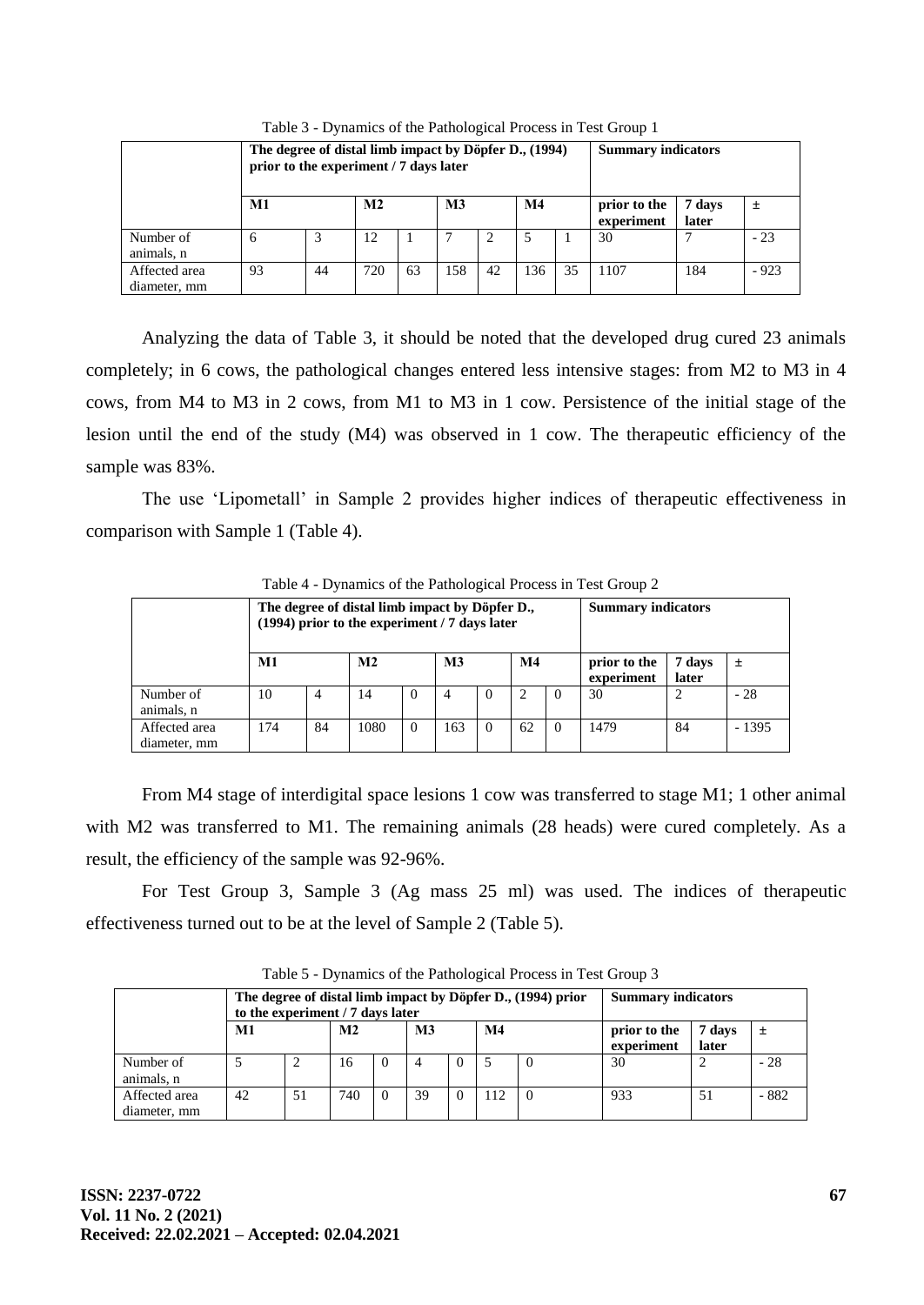As a result of applying Sample 3, 28 cows with M1, M2, M3, M4 lesions were cured. One animal with M4lesions was transferred to M1 stage; in one other animal with M2 lesion the intensity of the process decreased to M1 stage. The sample showed an efficacy of 93-95%.

In the study of Test Group 4, Sample 4 (Ag 35 ml) was used, and lesions were also completely cured in more than 90% of cows (Table 6).

| $\frac{1}{2}$ avec $\frac{1}{2}$ - Dynamics of the F athological Flocess in Test Oroup 4 |       |    |                                                                                             |          |                           |          |               |          |                               |                 |         |  |
|------------------------------------------------------------------------------------------|-------|----|---------------------------------------------------------------------------------------------|----------|---------------------------|----------|---------------|----------|-------------------------------|-----------------|---------|--|
|                                                                                          | later |    | The degree of distal limb impact by Döpfer<br>D., $(1994)$ prior to the experiment / 7 days |          | <b>Summary indicators</b> |          |               |          |                               |                 |         |  |
|                                                                                          | M1    |    | M <sub>2</sub>                                                                              |          | $\mathbf{M}3$             |          | $\mathbf{M}4$ |          | prior to<br>the<br>experiment | 7 days<br>later | 土       |  |
| Number of<br>animals, n                                                                  | 9     | 2  | 12                                                                                          | $\Omega$ | 4                         | $\theta$ |               | $\Omega$ | 30                            |                 | $-28$   |  |
| Affected area<br>diameter, mm                                                            | 182   | 41 | 1003                                                                                        | $\Omega$ | 89                        | $\Omega$ | 174           | $\Omega$ | 1448                          | 41              | $-1407$ |  |

of the Pathological Process in Test Group 4

The therapeutic efficacy of Sample 4 also varies between 93 and 97%. 28 heads of dairy cows were cured completely.



Graph 1 - Comparative Effectiveness of Preparation Samples and of Solka Hoofgel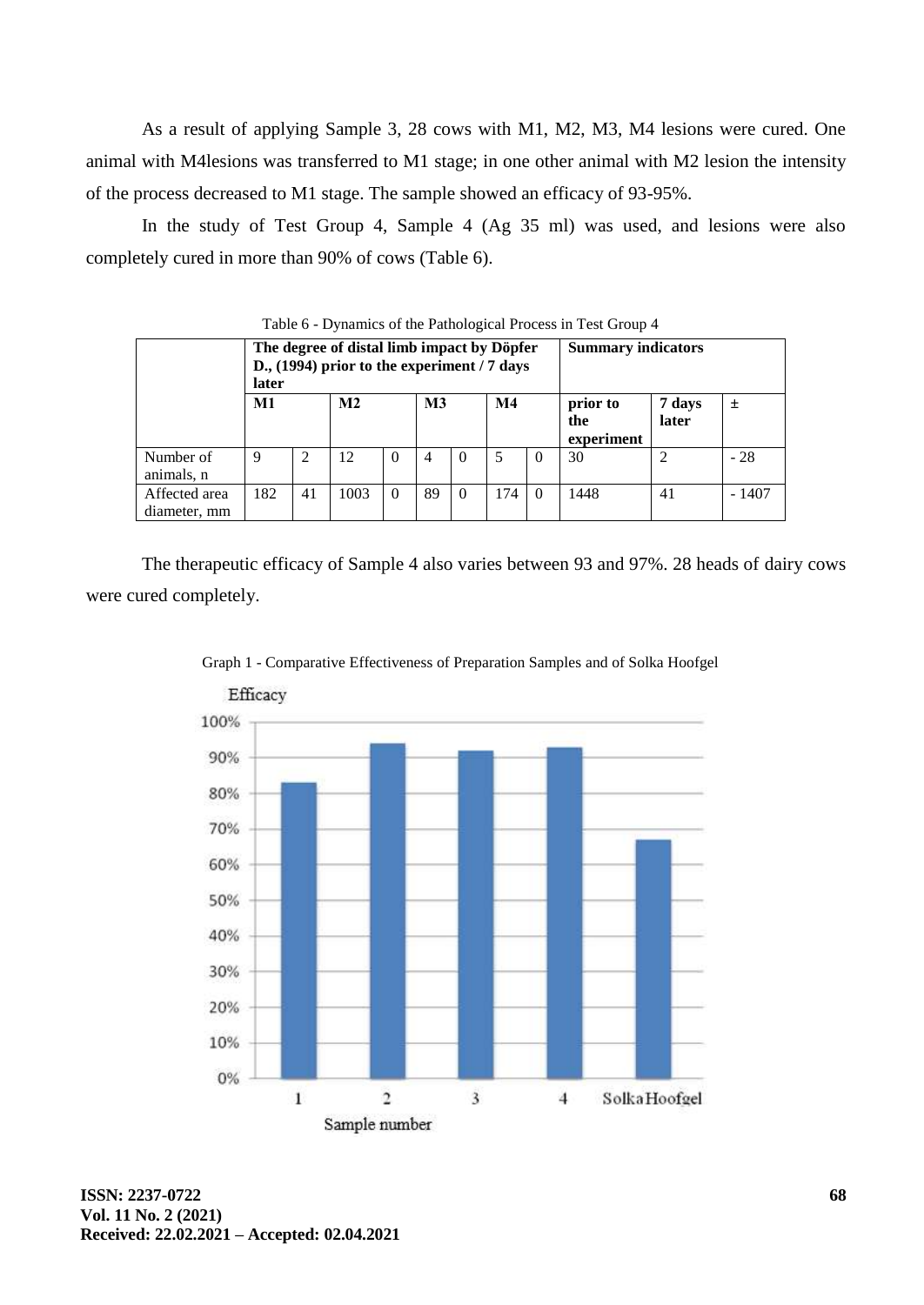#### **5. Conclusion**

Thus, the efficacy of the drug samples in the comparative aspect of silver nanoparticles proportion in gel compared with 'SolkaHoofgel' (Chart 1) was studied for the prevention and treatment of Mortellaro's disease and showed a 85-96% efficacy. As a result, Sample No. 2 (Ag 15,0 mg) showed a maximum efficacy of 92% -96% with a minimum amount of Ag nanoparticles in the treatment of digital dermatitis, providing a high bactericidal effect on pathogens, manifested by significant therapeutic properties expressed by the appearance of granulation tissue in the affected areas on the fifth day and epithelization of lesions after 7 days of treatment.

## **References**

Koziy, V.I. (2005). Etiology and massive papillomatous digital dermatitis in high-yielding cows. *Veterinary medicine Ukraine*, *1*, 26-28.

Koziy, V.I. (2005). Comparative efficiency of different methods of treating cows with papillomatous finger dermatitis. *Journal of Lvov NAVM named after S.Z. Gzhytsky*, *7*(2), 64-70.

Ulko, L.G. (2013). Bacterial associations of necrobacteriosis in cows (distribution, etiopathogenesis, prophylactics and means of treatment): PhD diss. - Kharkiv, 17-18.

Amory, J.R., Kloosterman, P., Barker, Z.E., Wright, J.L., Blowey, R.W., & Green, L.E. (2006). Risk factors for reduced locomotion in dairy cattle on nineteen farms in The Netherlands. *Journal of dairy science*, *89*(5), 1509-1515.

Barker, Z.E., Amory, J.R., Wright, J.L., Mason, S.A., Blowey, R.W., & Green, L.E. (2009). Risk factors for increased rates of sole ulcers, white line disease, and digital dermatitis in dairy cattle from twenty-seven farms in England and Wales. *Journal of Dairy Science*, *92*(5), 1971-1978.

Berry, S.L., Read, D.H., Famula, T.R., Mongini, A., & Döpfer, D. (2012). Long-term observations on the dynamics of bovine digital dermatitis lesions on a California dairy after topical treatment with lincomycin HCl. *The Veterinary Journal*, *193*(3), 654-658.

Booth, C.J., Warnick, L.D., Gröhn, Y.T., Maizon, D.O., Guard, C.L., & Janssen, D. (2004). Effect of lameness on culling in dairy cows. *Journal of dairy science*, *87*(12), 4115-4122.

Cheli, R., & Mortellaro, C. (1974). La dermatite digitale del bovino. In *Proceedings of the 8th International Conference on Diseases of Cattle*, 208-213.

Demirkan, I., Carter, S.D., Murray, R.D., Blowey, R.W., & Woodward, M.J. (1998). The frequent detection of a treponeme in bovine digital dermatitis by immunocytochemistry and polymerase chain reaction. *Veterinary microbiology*, *60*(2-4), 285-292.

Döpfer, D., Holzhauer, M., & Van Boven, M. (2012). The dynamics of digital dermatitis in populations of dairy cattle: Model-based estimates of transition rates and implications for control. *The Veterinary Journal*, *193*(3), 648-653.

Döpfer, D., Ter Huurne, A.A.H.M., Cornelisse, J.L., Van Asten, A.J.A.M., Koopmans, A., Meijer, F.A., & Bosma, R.B. (1997). Histological and bacteriological evaluation of digital dermatitis in